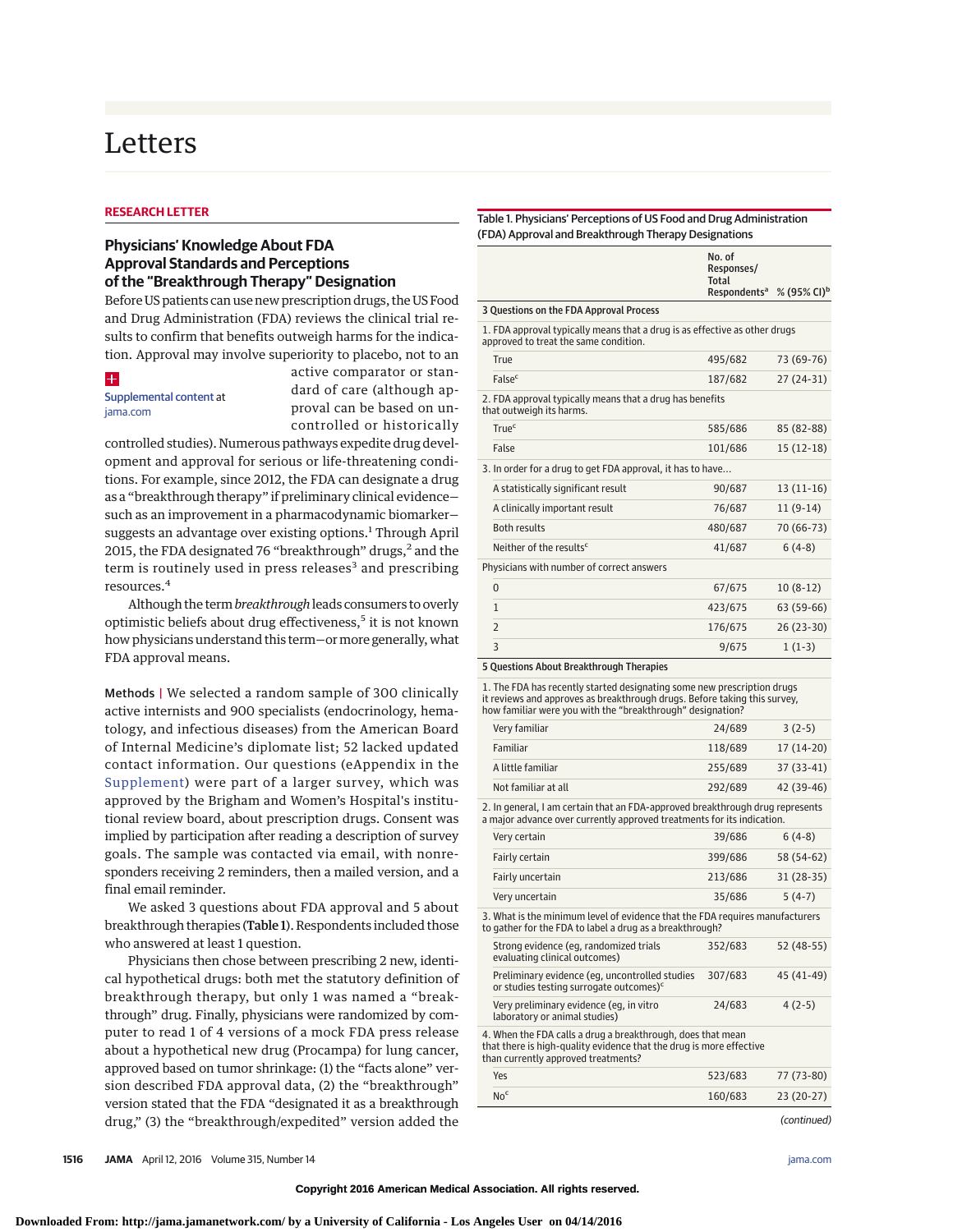drug's review speed, and (4) the "breakthrough/warning" version also warned that the drug's effect on survival was unknown (Table 2).

We calculated confidence intervals using the Wilson method (proportions) and the Wald method (differences in proportions), and tested associations using the Pearson  $\chi^2$  test

| Table 1. Physicians' Perceptions of US Food and Drug Administration<br>(FDA) Approval and Breakthrough Therapy Designations (continued)                                                                                                                                                                                                                         |                                                                  |                         |  |  |
|-----------------------------------------------------------------------------------------------------------------------------------------------------------------------------------------------------------------------------------------------------------------------------------------------------------------------------------------------------------------|------------------------------------------------------------------|-------------------------|--|--|
|                                                                                                                                                                                                                                                                                                                                                                 | No. of<br>Responses/<br><b>Total</b><br>Respondents <sup>a</sup> | % (95% CI) <sup>b</sup> |  |  |
| 5. When the FDA calls a drug a breakthrough, does that mean<br>that there is high-quality evidence that the drug is safer<br>than currently approved treatments?                                                                                                                                                                                                |                                                                  |                         |  |  |
| Yes                                                                                                                                                                                                                                                                                                                                                             | 177/675                                                          | $26(23-30)$             |  |  |
| No <sup>c</sup>                                                                                                                                                                                                                                                                                                                                                 | 498/675                                                          | 74 (70-77)              |  |  |
| Physicians with number of correct answers out of 3, %                                                                                                                                                                                                                                                                                                           |                                                                  |                         |  |  |
| $\Omega$                                                                                                                                                                                                                                                                                                                                                        | 142/670                                                          | $21(18-24)$             |  |  |
| $\mathbf{1}$                                                                                                                                                                                                                                                                                                                                                    | 215/670                                                          | 32 (29-36)              |  |  |
| $\overline{2}$                                                                                                                                                                                                                                                                                                                                                  | 196/670                                                          | $29(26-33)$             |  |  |
| 3                                                                                                                                                                                                                                                                                                                                                               | 117/670                                                          | $17(15-21)$             |  |  |
| <b>Hypothetical Scenario</b>                                                                                                                                                                                                                                                                                                                                    |                                                                  |                         |  |  |
| Imagine your patient has a serious medical condition for which<br>there has been no effective treatment. The FDA recently approved<br>2 new drugs to treat this condition. Both drugs are oral tablets<br>to be taken once a day, have similar adverse effect profiles,<br>and are equally covered by the patient's insurance.<br>Which would you choose first? |                                                                  |                         |  |  |
| Axabex, an FDA-designated breakthrough drug                                                                                                                                                                                                                                                                                                                     | 640/684                                                          | 94 (91-95)              |  |  |
| Zykanta, a drug with early promising study<br>results but has not been shown to improve                                                                                                                                                                                                                                                                         | 44/684                                                           | $6(5-9)$                |  |  |

survival or disease-related symptoms <sup>a</sup> Respondents who omitted a particular question (range, 1%-2%) were not

counted as incorrect.

**b** Confidence intervals were calculated using the Wilson method.

<sup>c</sup> Correct answer.

(nominal variables) and the Cochran-Mantel-Haenszel row mean scores statistic (ordinal variables). All analyses were done in Stata (StataCorp), version 13.1. A 2-tailed *P* value less than .05 was considered significant.

Results | Of 1148 physicians contacted, 692 physicians (60%) responded: mean age, 46 years (SD, 10); women, 45%; specialists, 79%. Nonrespondentswere similar:mean age, 49 years; women, 43%, and specialists, 80%. Respondents showed limited knowledge of FDA approval: 73% (95% CI, 69%-76%) incorrectly believed FDA approval meant comparable effectiveness to other approved drugs; 70% (95% CI, 66%-73%) incorrectly believed approval required both a statistically significant and clinically important effect. Specialists averaged slightlymore correct answers than internists (1.2 vs 1.1,*P* = .02). Among the 3 breakthrough knowledge questions, 52% incorrectly believed that strong evidence (randomized trials) is needed to earn the breakthrough designation. Specialists averaged more correct answers than internists (1.5 vs 1.2, *P* = .01) (Table 1).

In the hypothetical scenario shown in Table 1, physicians preferred the breakthrough drug Axabex (94% [95% CI, 91%-95%]) over the drug Zykanta, which had no breakthrough designation (6% [95% CI, 5%-9%]). In the trial of the mock press release formats, compared with the facts alone version of the press release, the breakthrough/ warning version decreased the percentage of physicians agreeing there was strong evidence of benefit (61% vs 48%, *P* = .01; between-group difference, 13% [95% CI, 3%-24%]) or that the hypothetical drug improved survival (64% vs 50%, *P* = .01; between-group difference, 14% [95% CI, 4%-24%]) (Table 2).

Discussion | A national survey of board-certified internists and specialists revealed substantial deficits in knowledge of the

Table 2. Effect of the Different Versions of the Mock US Food and Drug Administration (FDA) Press Release for the Hypothetical Drug Procampa on Physicians' Perceptions

|                                                                                                                       | <b>Mock FDA Press Release Version</b> |                                    |                                           |                                         |  |  |
|-----------------------------------------------------------------------------------------------------------------------|---------------------------------------|------------------------------------|-------------------------------------------|-----------------------------------------|--|--|
|                                                                                                                       | <b>Facts Alone</b><br>$(n = 180)$     | <b>Breakthrough</b><br>$(n = 147)$ | Breakthrough/<br>Expedited<br>$(n = 179)$ | Breakthrough/<br>Warning<br>$(n = 181)$ |  |  |
| I Believe Procampa Improves Survival of Patients, No. of Respondents (%) <sup>a</sup>                                 |                                       |                                    |                                           |                                         |  |  |
| Strongly agree                                                                                                        | 24(13)                                | 15(10)                             | 27(15)                                    | $10(6)^{b}$                             |  |  |
| Somewhat agree                                                                                                        | 92(51)                                | 78 (53)                            | 81 (45)                                   | 80(45)                                  |  |  |
| Somewhat disagree                                                                                                     | 52 (29)                               | 45(31)                             | 53 (30)                                   | 62(35)                                  |  |  |
| Strongly disagree                                                                                                     | 12(7)                                 | 9(6)                               | 18(10)                                    | 27(15)                                  |  |  |
| I Believe That There Is Strong Evidence of Procampa's Benefit to Patients, No. of Respondents $(\%)^a$                |                                       |                                    |                                           |                                         |  |  |
| Strongly agree                                                                                                        | 22(12)                                | 20(14)                             | 26(15)                                    | $13(7)^c$                               |  |  |
| Somewhat agree                                                                                                        | 88 (49)                               | 66 (45)                            | 72 (40)                                   | 73 (41)                                 |  |  |
| Somewhat disagree                                                                                                     | 56 (31)                               | 48 (33)                            | 68 (38)                                   | 72 (40)                                 |  |  |
| Strongly disagree                                                                                                     | 14 (8)                                | 13(9)                              | 13(7)                                     | 22(12)                                  |  |  |
| If I Had Patients With Late-Stage Lung Cancer, I Would Suggest They Try Procampa, No. of Respondents (%) <sup>a</sup> |                                       |                                    |                                           |                                         |  |  |
| Strongly agree                                                                                                        | 65 (36)                               | 58 (39)                            | 69 (39)                                   | 57 (31)                                 |  |  |
| Somewhat agree                                                                                                        | 102(57)                               | 78 (53)                            | 90 (50)                                   | 104 (57)                                |  |  |
| Somewhat disagree                                                                                                     | 11(6)                                 | 7(5)                               | 17(10)                                    | 18(10)                                  |  |  |
| Strongly disagree                                                                                                     | 2(1)                                  | 4(3)                               | 3(2)                                      | 2(1)                                    |  |  |

**Copyright 2016 American Medical Association. All rights reserved.**

<sup>a</sup> The full version of each mock FDA press release is in the Supplement.

<sup>b</sup> Two additional respondents did not

answer this question. <sup>c</sup> One additional respondent did not

answer this question.